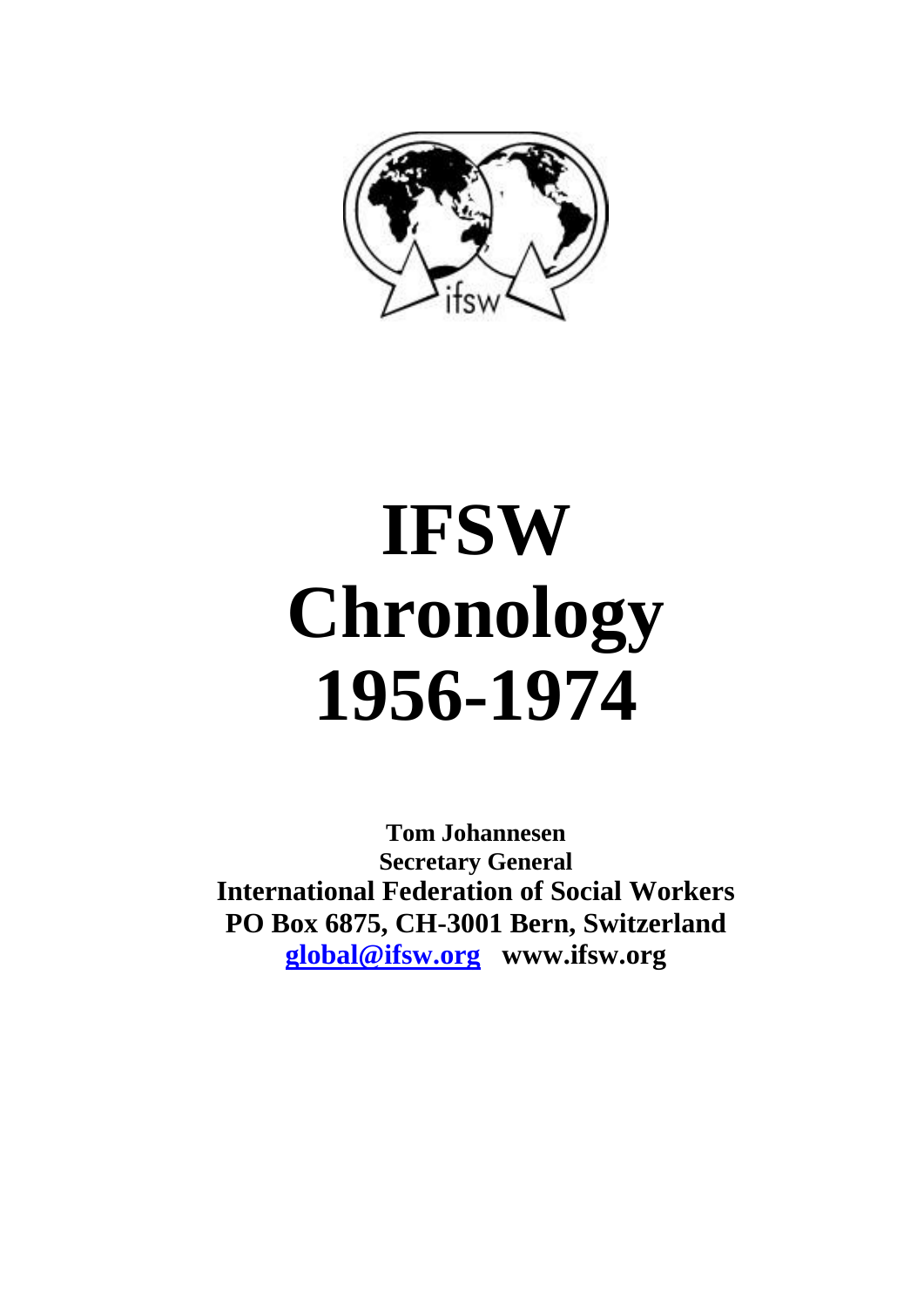| Year        |                                                                | Page           |
|-------------|----------------------------------------------------------------|----------------|
| 1956        | Organisations in 12 countries form<br><b>IFSW</b>              | 3              |
| 1957        | Social work ethics to be explored                              | 3              |
| 1958        | <b>Publications in focus</b>                                   | $\overline{3}$ |
| 1959        | <b>Consultative status with the UN</b><br>approved             | $\overline{4}$ |
| <b>1960</b> | <b>Influencing social policy</b>                               | $\overline{4}$ |
| 1961        | Concerns over the changes in ICSW                              | $\overline{4}$ |
| 1962        | <b>Looking at community development</b>                        | 5              |
| 1963        | <b>Concerns over South Africa</b>                              | 6              |
| 1964        | <b>Expanding relations with international</b><br><b>bodies</b> | 6              |
| 1965        | <b>Planning own conferences</b>                                | $\overline{7}$ |
| 1966        | <b>First European seminar</b>                                  | 8              |
| 1967        | <b>First regional conference for Asia</b>                      | 9              |
| 1968        | <b>First World Conference</b>                                  | 9              |
| 1969        | <b>Student revolt coming to social work</b>                    | 10             |
| 1970        | <b>South Africa suspended from</b><br>membership               | 10             |
| 1971        | <b>Preparing a Permanent Secretariat</b>                       | 12             |
| 1972        | <b>First Non-European President</b>                            | 12             |
| 1973        | <b>Regional IFSW Offices in Focus</b>                          | 13             |
| 1974        | <b>Major Progress in Africa</b>                                | 14             |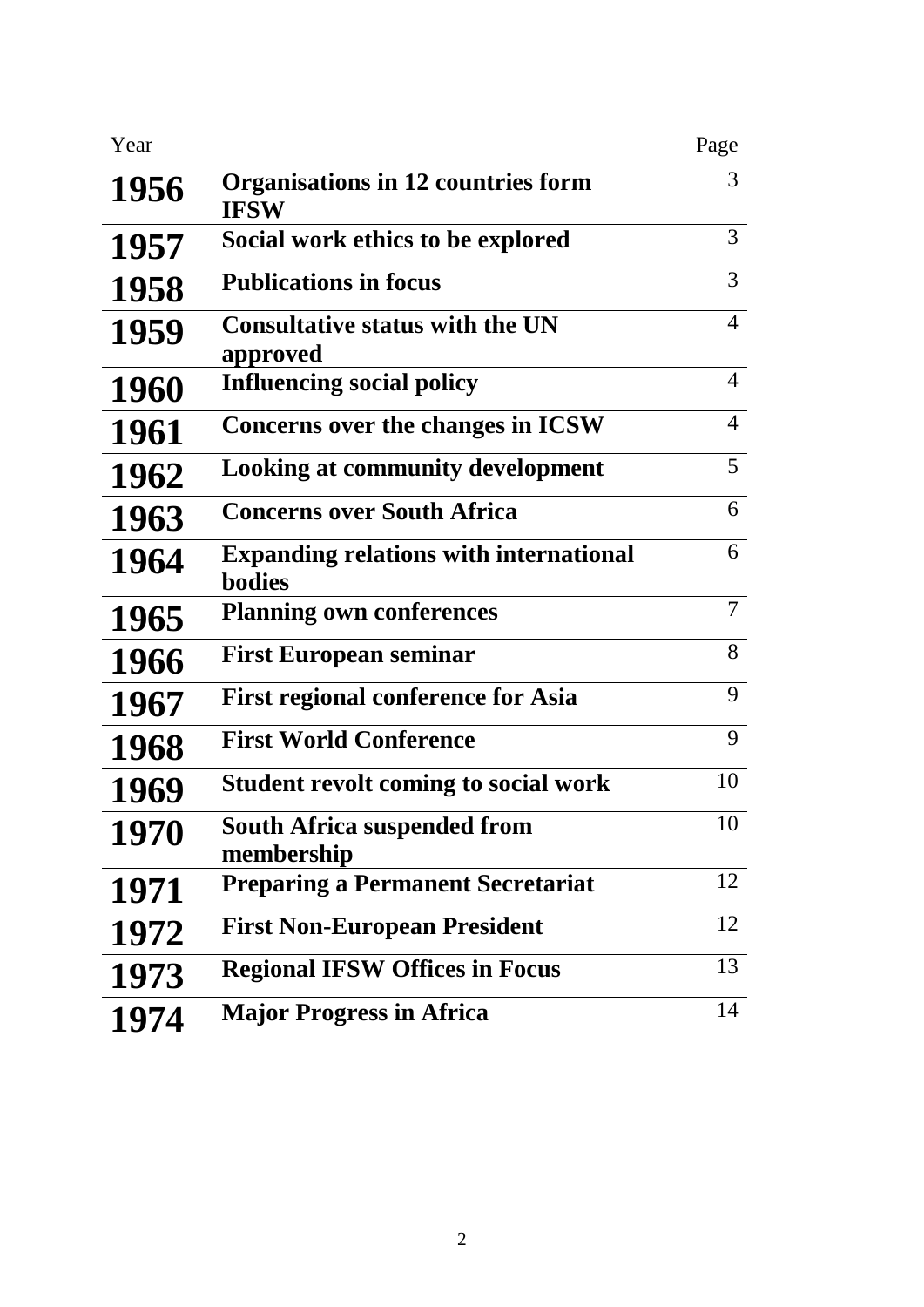# **1956: Organisations in 12 countries form IFSW**

The International Conference of Social Work was held in Munich, Germany 5-10 August, 1956. It had been agreed in 1950 to form an International Federation of Social Workers, provided that at least 7 national organisations would join. In 1956, organisations in 12 countries (Australia, Belgium, Canada, Denmark, England, France, Germany, Greece, Italy, the Netherlands, Switzerland and USA) had taken formal action to become affiliated to the new international body. The International Federation of Social Workers was formed August 9, 1956, and an Executive Committee was elected. It agreed to work on "finding definite ways and means for contact between national associations with the aim of raising the professional level of their members, and that it should represent the profession at the United Nations and maintain contact with international organizations that are socially oriented." Ms. Marie-Louise Ginet from France was elected as the first President, a post she kept until 1962.

#### **1957: Social work ethics to be explored**

Since 1956, IFSW had its first Secretary General, Donald  $\overline{V}$ . Wilson, who worked for the International Society for the Welfare of Cripples in New York. During a world tour in 1957 he worked on expanding the number of member organisations. The Executive Committee Meeting in 1957 was held 15-16 August in Brunnen, Switzerland, arranged by the first Treasurer Hedda Fredenhagen. At the meeting a 13th member organisation was approved (The Association of Social Workers, Sweden). The President, Marie-Louise Ginet discussed possible cooperation with the International Council of Nurses during a visit to London. The Executive Committee decided to explore the question of obtaining consultative status with the United Nations. Jane Hoey, who later funded IFSW's Development Fund, represented USA at the meeting and undertook to explore the approaches to professional social work ethics in various countries.

# **1958: Publications in focus**

IFSW expanded its membership from 13 to 16 countries by admitting social worker organisations in Israel, Luxembourg and Pakistan, following an Executive Committee meeting in Paris in conjunction with the World Family Congress. A representative of the United Nations took part in the meeting to introduce the social service of the UN in Europe and outlining how IFSW could seek status as an NGO to the UN. It was decided to formally apply for consultative status with the UN. The IFSW Secretary General informed about this travels to a number of countries where he had linked with social workers: Argentina, Chile, Greece, Guatemala, India, Indonesia, Lebanon, Pakistan, Philippines, Thailand and Uruguay (all on behalf of his organisation "International Society for the Welfare of Cripples"). Later the same year, a Council meeting (General Meeting) was held in Tokyo 4 December in conjunction with the 9th International Conference of Social Work "Mobilizing Resources for Social Needs". IFSW sponsored an open meeting on "The Role of the Professional Social Worker in Determining Needs and Mobilizing Resources". The Council meeting had 15 participants from 9 countries. A main focus during the meeting was potential new members, among them the social worker organisation in Belgian Congo as the first possible "African" member. The Council decided that IFSW should join the initiative taken by ICSW and IASSW to establish a journal called "International Social Work"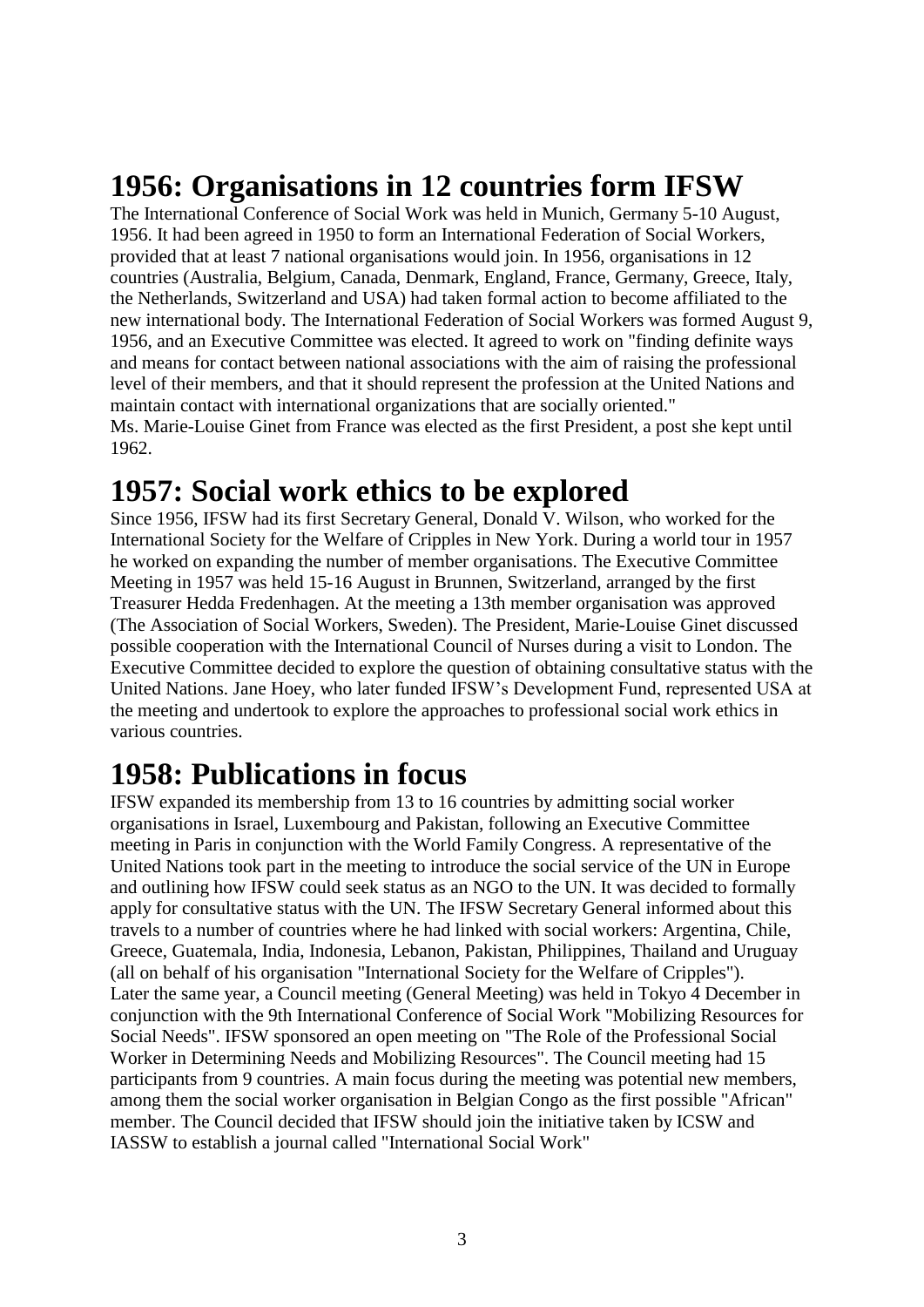The IFSW Newsletter, called "The Social Worker" had its first edition in January 1958, "not intended to offer any extensive contribution in social welfare literature, but rather aim to provide a medium through which social workers may read about the work and problems of their counterparts in other countries, about international activities in the social welfare field and about developments concerning the profession". The first editor was Marios Raphael from Greece.

# **1959: Consultative status with the UN approved**

IFSW moved membership from 16 to 18 countries by admitting the Philippines and the National Association of the Union of South Africa. The latter was admitted on a provisional basis, asking that work should be undertaken to work with another South African organisation of "coloured" social workers, which was reported to not be very active.

23 April IFSW was granted consultative status by the United Nations Economic and Social Council. The Executive Committee meeting of IFSW, held in Strasbourg France in July 1959, decided to focus the UN work on the Social Commission and UNICEF, and to ask the National Association of Social Workers in the USA to carry out the new status functions in New York and the Swiss Association in Geneva.

The Executive Committee also discussed a proposal from Jane Hoey to involve the Federation more in two specific areas of common interest: Community Development and the Ethics of Social Work.

Another matter discussed was editorial policy for the two publications "The Social Worker' and the "International Social Work" Journal. While the first should be considered a "house organ" and include coverage of the Federation's and its member association's activities, the second should "publish articles of general professional interest on matters of philosophy, practice and methods."

# **1960: Influencing social policy**

The 10th World Social Work Conference were to take place in Rome in January 1961 with the theme "Social Work in a Changing World: Its Function and Responsibilities". IFSW had responsibility for a special session on "The Role of the Social Worker in Influencing Social Policy", and a questionnaire was sent to member organisations in preparation of this. A lot of effort was put into this during 1960, including a special committee meeting in Zurich in October.

The IFSW Executive Committee met in Copenhagen, Denmark 23-25 July. A lot of discussion took place in relation to national representation to the Council of Europe and the UN Social Commission, which was conceived as often lacking sufficient knowledge about social work and social policy. It was decided to try to influence governments to include social workers in the national delegations. Chile had been approved as member organisation no. 19, and while no further membership applications had been received, interest was reported from Burma, Cuba, Hong Kong, Japan, Portugal, Thailand and Venezuela.

The Executive Committee also prepared a meeting to be held in Rome in January 1961, focusing on Ethics, and hoping that this could lead to the development of an international Code of Ethics for social workers.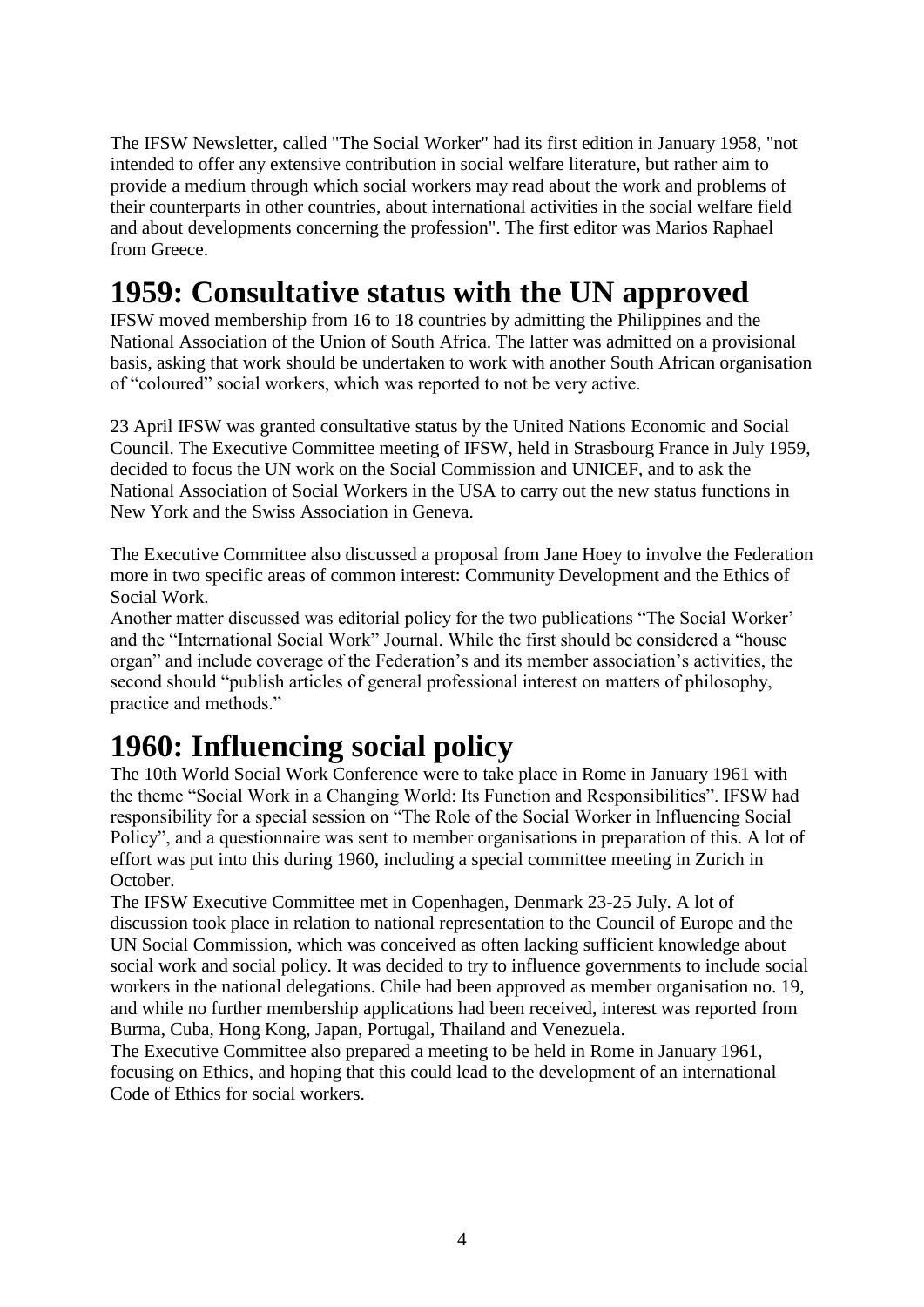# **1961: Concerns over the changes in ICSW**

The IFSW Council (General Meeting) met in Rome January 12 with delegates from Australia, Belgium, Canada, France, Germany, Greece, Israel, Italy, the Netherlands, Switzerland, South Africa, United Kingdom and the USA. Observers were present from Japan and Lebanon, while apologies had been received from Chile, Denmark, Luxembourg, Pakistan, the Philippines, and Sweden. The Philippine association had sent their President, Dr. Garina, to Rome as representative and Vice President candidate, but she died unexpectedly in Rome during the World Conference 3 days ahead of the Council meeting.

The Council also held an opening meeting on 'Professional Ethics" ahead of the business meeting, attended by more than 300.

It was reported at the Council that IFSW had cooperated in a UN Europe Seminar on Personnel and Industrial Social Work in September 1960.

During the 10<sup>th</sup> World Social Work Conference held in Rome in conjunction with the Council meeting, the special session arranged by IFSW on "The Role of the Social Worker in Influencing Social Policy" had been very successful with more than 100 participants. The IFSW Secretary General Donald Wilson reported on contacts with social workers in Asia and focused on the growth of social worker organisations in several countries, including

Japan, which was accepted as member organisation No. 20. The Japanese Association of Social Workers had nearly 1000 members, of which 90 % were men. Later in 1961, Costa Rica and Thailand (270 members) joined as members No. 21 and 22.

Marios Raphael from Greece resigned as editor of "The Social Worker", and Mrs. J. Small from Geneva took his place. The Swiss association would provide assistance in terms of publication and distribution. Donald Wilson also resigned as Secretary General and was replaced by Margaret E. Adams from the USA, Assistant Director of the National Association of Social Workers.

The Executive Committee met in Paris September 9-10. A representative of the International Association of Schools of Social Work was present. A lot of the time was dedicated to prepare for the International Social Work Conference to be held in Rio de Janeiro in 1962. A Program Committee meeting had been held in Oslo in August, attended by the IFSW President. It was reported that a Brazilian Association of Social Workers had existed for 14 years, composed of local trade unions. It is working on obtaining the necessary permission from the Ministry of Labour to join IFSW.

The Executive discussed at length a proposed name change of ICSW from International Conference of Social Work to International Council on Social Welfare. The change was intended to move beyond conference activities into more active involvement with the UN. While there was a majority skeptical to the name as a sign of moving away from a social work focus, Marie Louise Ginet was authorized to use her discretion at the next ICSW Executive Committee meeting.

A new formula for membership fees was approved, with 25.00 Swiss francs per year for associations with up to 100 members, 100.00 for associations with 101-1000 members and steps of 100.00 for each 1000 members up to a maximum of 20 000 members.

It was reported that a seminar had been held in the United Kingdom together with the United Nations on "Mental Health Aspects of Social Work" with 40 participants from 17 countries.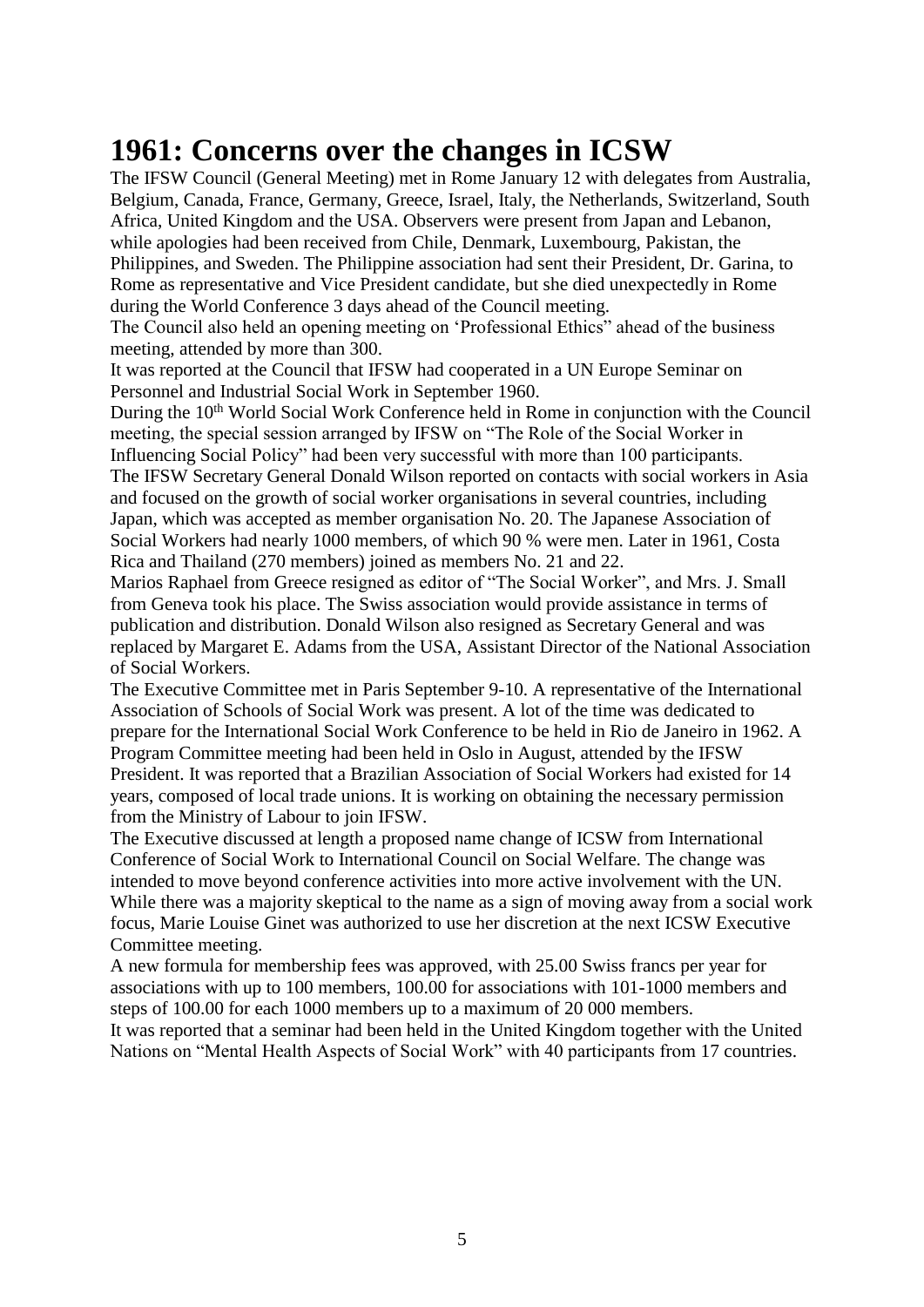# **1962: Looking at community development**

The XI World Conference of Social Work was held in Rio de Janeiro, Brazil from 13 –20 August and titled "Rural and Urban Community Development" . IFSW also held its Executive Committee and Council meeting in Brazil. An open meeting was arranged by IFSW during the World Conference, focusing "The Contribution of Social Work Professional Associations in Community Development", attended by approximately 300 persons. The event was based on questionnaires sent to all member associations, asking for views and experiences in relation to community development.

Litsa Alexandraki from Greece was elected as the new (and second) IFSW President, a position she held until 1968. She was President of the Greek Association of Social Workers and Deputy Chief of the Liaison Mission in Athens of the Intergovernmental Committee for European Migration. M. Bruce McKenzie from Canada was elected as Treasurer.

Panama joined IFSW as member No. 23, while India and Singapore both were invited to join. A discussion took place following a letter from the Association of Non-European Social Workers of South Africa, stating that the South African Association of Social Workers did not represent them. It was decided to investigate alternatives for offering the Non-European group affiliation with IFSW. It was also noted that few of the Latin American social worker associations had applied for IFSW membership because they already participated in the International Catholic Union for Social Service.

# **1963: Concerns over South Africa**

The Executive Committee met in Stuttgart, Germany 29 August – 1 September in conjunction with the International Conference of Social Work's European Symposium 1 – 6 September. No new members were approved, but efforts were reported on Egypt, Finland, Haiti, New Zealand, Norway and Yugoslavia.

Discussions concerning the situation with regards to South Africa continued, and the member organisation in the country reported progress on liaising with the Association of Non-European Social Workers for participation in IFSW. However, the Executive Committee noted the need for further clarification, and asked the IFSW President to be personally responsible for the contact with South Africa.

The French member in the Executive had explored possibilities to establish official relations with UNESCO, and was authorised to continue contacts and set up a representation. The same development was noted with regards to the Council of Europe. On a parallel basis, links were explored with the Organization of American States.

The Executive had been asked by the United Nations to present comments on the Fourth International Survey of Training for Social Workers. In a statement to the UN the IFSW Secretary General Margaret E. Adams especially emphasised the need to develop practice based teaching material and to set high standards for admission to professional training.

## **1964: Expanding relations with international bodies**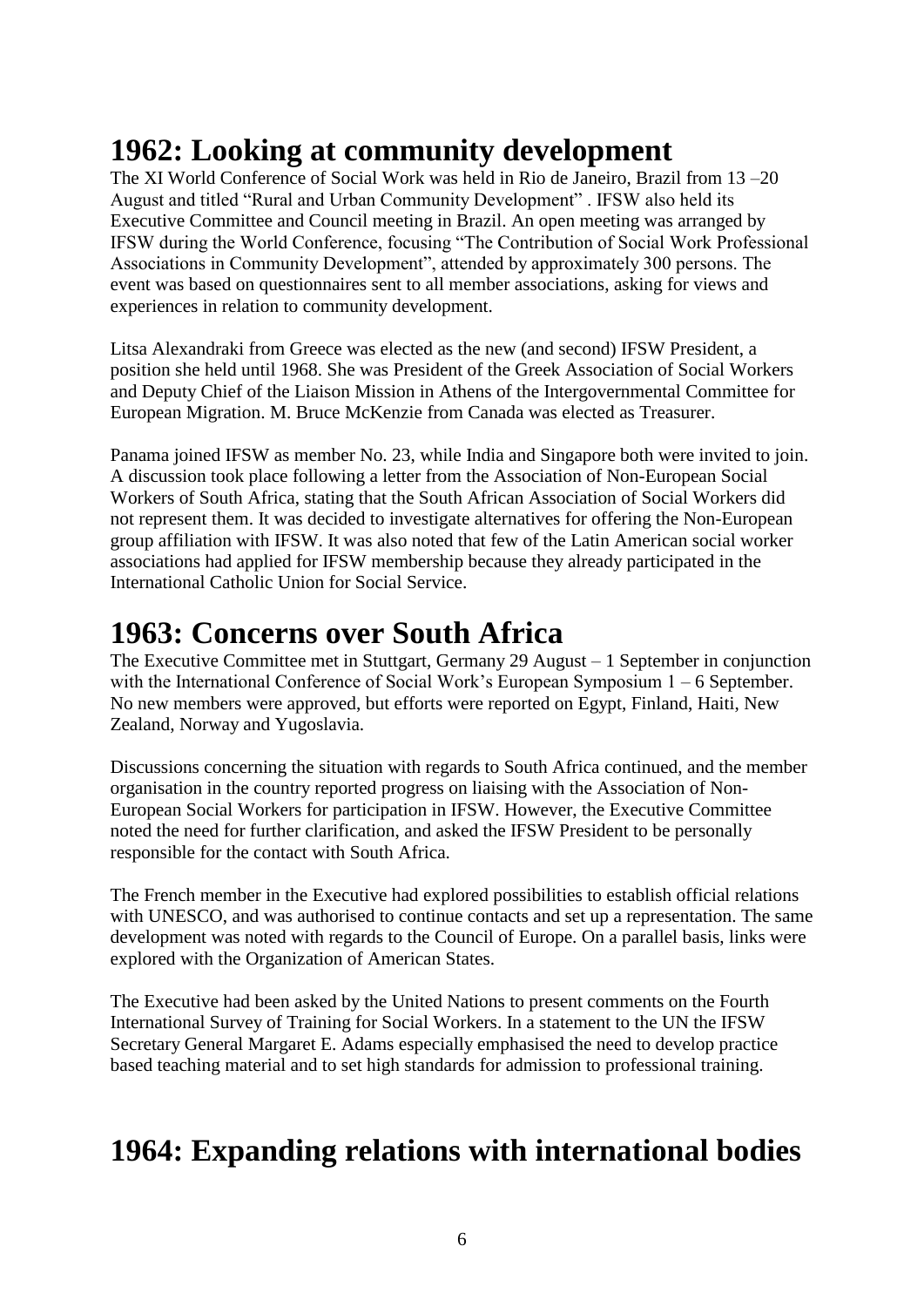The  $12<sup>th</sup>$  International Social Work Conference was arranged in Athens  $13 - 18$  September and titled "Social Progress through Social Planning: The Role of Social Work". IFSW had accepted special responsibility for a study group on "Social Aspects on Housing and Planning and the Contribution of Social Work." The idea was to gather experts in the area and organise a 15 hour (!) session, of which the first five hours should be spent on identifying a general frame of reference, the next five to deal with presentations on different relevant projects and the last five to reach and formulate conclusions. For the Athens conference, an exhibit of publications of member associations was also planned.

The IFSW Executive Committee and Permanent Council (with 19 member associations present) also held their meetings in Athens. The Executive Committee meeting opened by a tribute to IFSW's first President, Marie-Louise Ginet from France, who just had passed away. A Memorial Fund was set up in support of an African social work program under administration of the Institute of Social Services in France where Ms. Ginet had been Director. The Executive discussed at length the financial situation of IFSW and the need to obtain a significant increase in funding to ensure that the programs of the Federation could be supported.

Finland and New Zealand were approved as members no. 26 and 27, while India and Singapore previously had joined as no. 24 and 25. Pakistan had in the meantime fallen out of membership due to lack of communication. It was also reported that South Africa had set up a formal coordinating council to represent three social worker associations in IFSW. Contacts continued to encourage membership in Latin America, and also Iran and Norway were stimulated to join the Federation.

The cooperation with the United Nations was a main theme at the meetings, focusing on how IFSW could support the establishment of social work as a profession in Africa, how relations could be set up with UNESCO and WHO and how the development of a vibrant United Nations Social Welfare Program could be supported. With Danish support IFSW had also collected information from all National associations on children born out of wedlock and submitted it to the Social Commission of the UN. In another development, IFSW had acquired status as a cooperating organisation to the Organization of American States.

## **1965: Planning own conferences**

The Executive Committee met in London 31 July  $-2$  August. Miss Mary Windsor, who later were to become IFSW President (1976-1980) had prepared for the meeting, which was arranged at St. Bartolomew's Hospital.

Since the last meeting, efforts had been made to increase communications with member organisations, and it was reported that IFSW had sent more than 400 letters the last year. The Executive Committee discussed the need for IFSW to establish its own conferences in the future and not only be part of ICSW's conferences.

IFSW had been granted consultative status with UNESCO, and a first representative was named (Ms. A. de Laage, France, who also served as Vice President for Europe). The European members reported that there was interest in having a specific meeting of regional members in preparation of the World Conference in Washington, DC in 1966, and the Executive Committee approved this move, which in retrospect can be seen as the start of IFSW's European region. The Danish association reported that work was in progress towards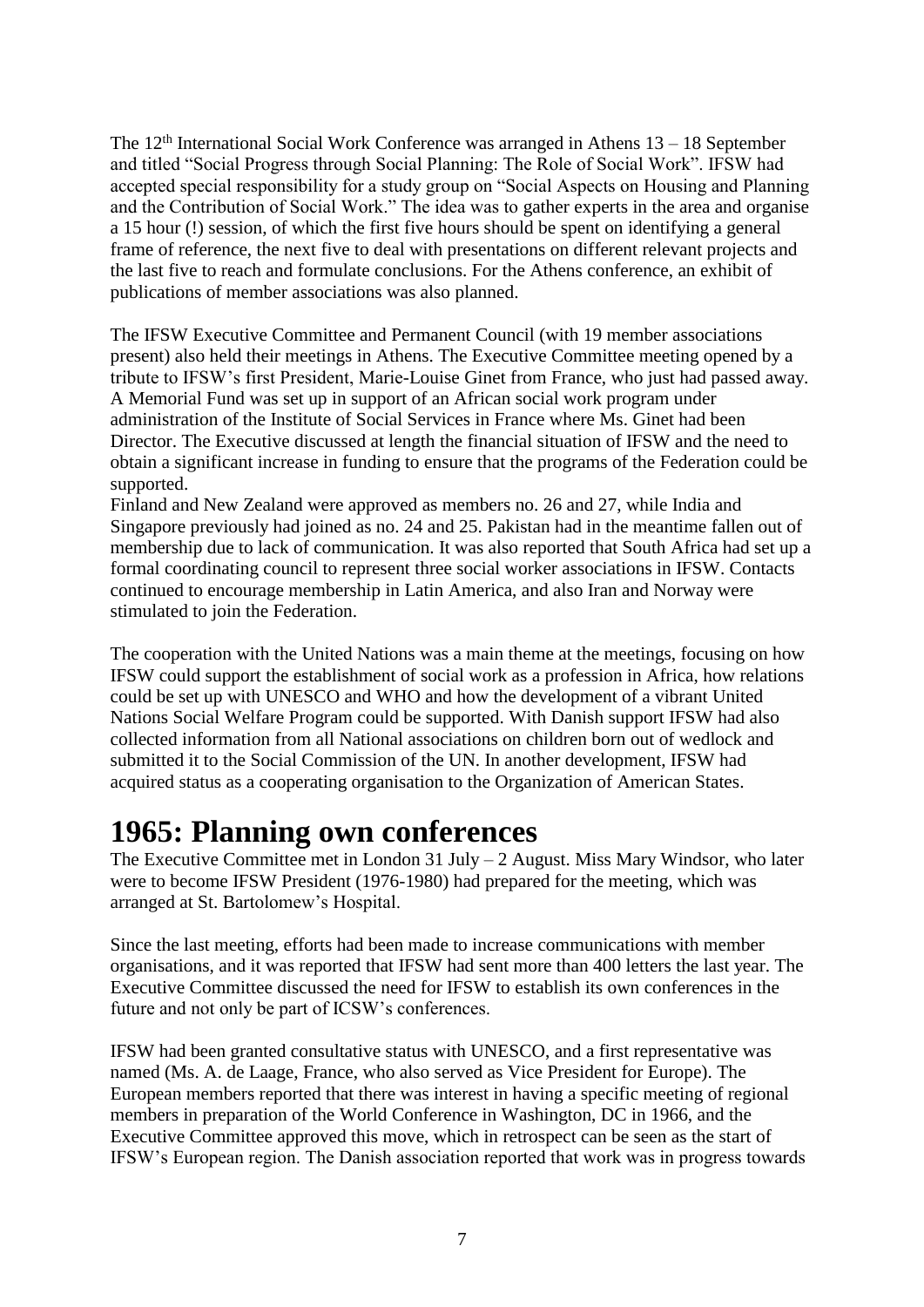a Definition of Social Work Practice. Finland and Sweden had agreed to contribute in collecting and systematizing material from member organisations.

There was concern on the lack of recognition in the UN of the specific contributions professional social workers could make to social welfare development, and there was an impression that the UN was more concerned with supporting welfare workers in Asia and Africa who had little or no training.

The IFSW President, Litsa Alexandraki had been present at the Executive Committee of the International Association of Schools of Social Work (IASSW) in Zurich in July, and reported that 305 schools in 43 countries now were in membership. Closer cooperation had been discussed in order to receive information on social work in countries not yet in IFSW membership.

While agreement was reached in Munich 1956 that the Secretary General should be appointed from the USA, the Executive Committee decided to revisit this agreement and investigate costs of establishing a secretariat in Europe.

A survey had been made in relation to possible membership for Brazil, including which of two social worker organisations in the country would be eligible for IFSW membership. Colombia was approved as member no. 28. Contacts had been made with Portugal and Spain to consider membership. The Secretary General was asked to obtain more information about the special conditions in Rhodesia in terms both of eligibility for membership and educational standards.

#### **1966: First European seminar**

The first ever IFSW regional seminar was arranged in Strasbourg, France  $19 - 22$  May with 24 representatives from European social worker organisations present (Austria, Denmark, France, Germany, Greece, Luxembourg, the Netherlands, Sweden, Switzerland and UK). The main aims of the seminar were to give delegates a chance to get to know social work in other countries and to study the work of the Council of Europe, to which IFSW was granted consultative status 16 June 1966. A comparative study of the profession in Europe was elaborated. Three special study groups looked during the seminar on (1) the contributions of social work as a profession to the development of social services and legislation (2) the contribution of social work to social policy and planning and (3) the different fields in which the contribution of social work is sought.

Further surveys were made to investigate the costs of establishing a secretariat for IFSW in Europe. The Secretary-General, Margaret E. Adams estimated that the running costs for a Secretariat in the USA would be about US\$ 20,000 if IFSW were to take all costs. Until now, the National Association of Social Workers in the USA had covered almost all costs. The IFSW total budget for 1965 was in comparison around 25,000 Swiss francs or 5,800 US\$ at the rate of exchange of the year.

In 1966, the 13<sup>th</sup> International Social Work Conference was arranged in Washington, DC with the theme "Urban Development: Implications for Social Welfare". IFSW arranged a special one-day session called "Expansion of Social Welfare: Challenge and Opportunity for the Social Work Profession". The Israeli association had compiled a comprehensive report,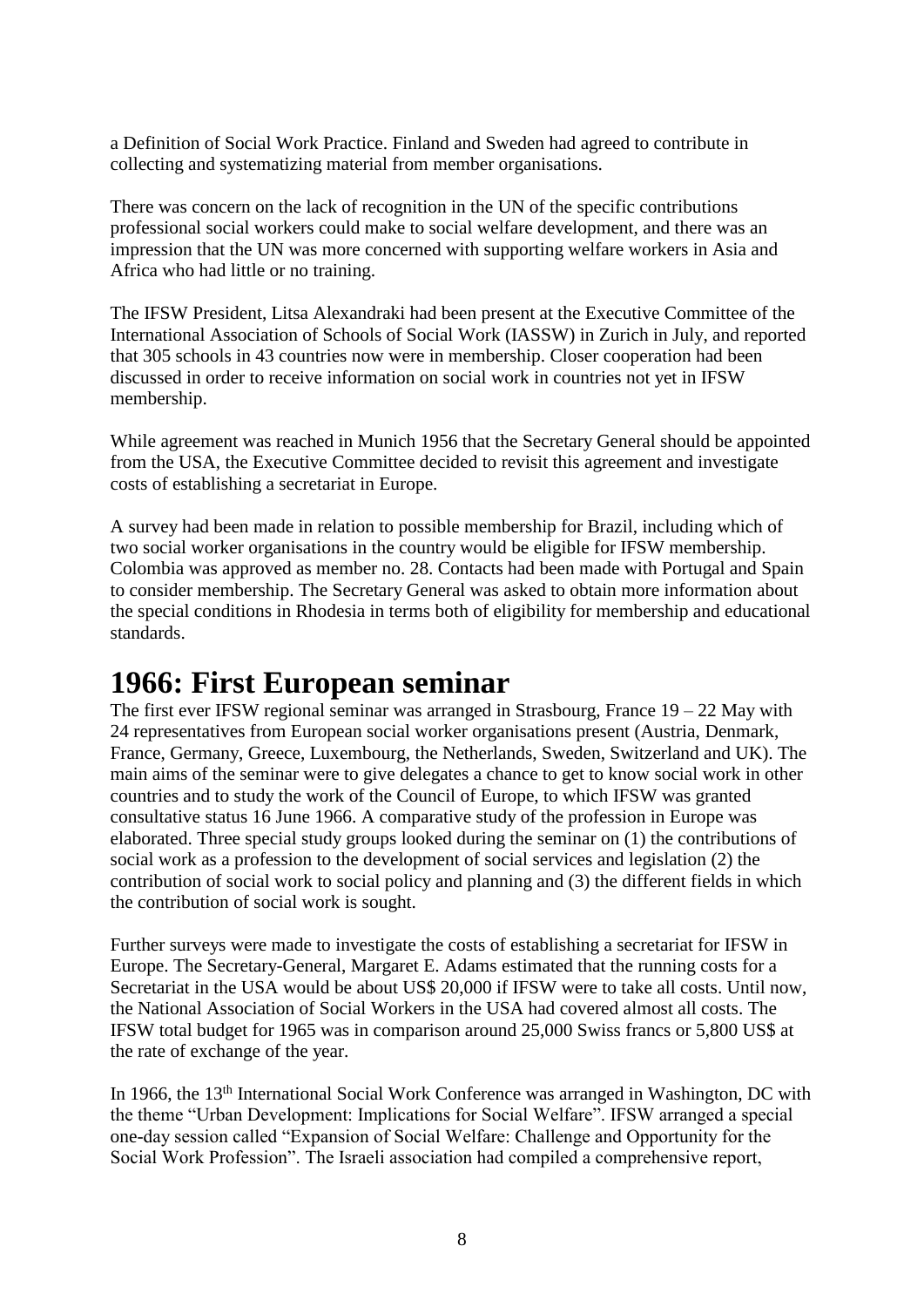covering as number of countries. IFSW arranged its Executive Committee Meeting in New York and the Council Meeting in Washington, DC. Delegates from 19 countries took part in the Council Meeting.

Nelson C. Jackson from the USA was elected new Secretary General, and was the third to held this position. He was Assistant Executive Director of the National Association of Social Workers, and had held a number of leadership positions in social welfare in the USA, among them the National Urban League, a community service and civil rights group established in 1910. He were to keep this position until 1972.

#### **1967: First regional conference for Asia**

IFSW arranged its first ever Regional Conference for Asia in Bangkok, Thailand 6 –10 November with the theme "Action Programmes of Social Work Organizations in Meeting Present and Emerging Social Welfare Problems in Changing Asia". The conference was attended by 33 social worker delegates from 11 countries in addition to 10 IFSW Executive Committee Officers and Members, representatives from the UN, ILO, UNICEF, WHO, UNDP and the Burmese and Chinese Embassies and a number of representatives of Thai ministries and organisations. The Deputy prime Minister, H.R.H. Krommun Narathip Bongsprabandh opened the conference and said that "The question to which social workers should address themselves is how best to prepare the community and the people for new attitudes, values, modern practices and patterns of relationship and behaviour". The King and Queen of Thailand also received the IFSW delegates. The member organisations present had prepared a country paper highlighting social welfare problems that deserve the highest priority. Among the challenges mentioned were Vastness of population; low standard of living; increasing population; limited resources to social services; lack of clarity of objectives of social welfare services; limited facilities for social work training; uncoordinated social welfare administration between state and local government; lack of national research; limited coordination between government and voluntary sectors; urbanisation; emerging social problems in different age categories.

The Executive Committee meeting was also held in Bangkok. A proposal by Jane Hoey to merge IFSW, IASSW and ICSW led to intense discussion and it was finally general consensus to rather build a stronger IFSW before mergers were considered. From the USA it was reported that a person had been named to represent IFSW at UNICEF. The Hong Kong Social Workers Association (with 500 members) was approved as IFSW member no. 33, while Austria, Ireland, Norway and Rhodesia had joined as members No. 29-32 since the last Executive Committee Meeting.

## **1968: First World Conference**

IFSW's first international symposium (World Conference) was held in Otaniemi near Helsinki, Finland from 12-14 August with the theme "Social Work and Human Rights", attended by 50 social workers from 18 countries (Argentina, Austria, Denmark, Finland, France, Germany, Greece, Hong Kong, Israel, Japan, Norway, Philippines, Poland, South Africa, Sweden, Switzerland, UK and USA). The theme had been chosen to link up with the UN International Year of Human Rights and also related to ICSW's World Conference theme "Social Welfare and Human Rights". Käthe Rawiel, IFSW's new President, noted that "the Symposium marked an important stage in the development of IFSW meetings as it provided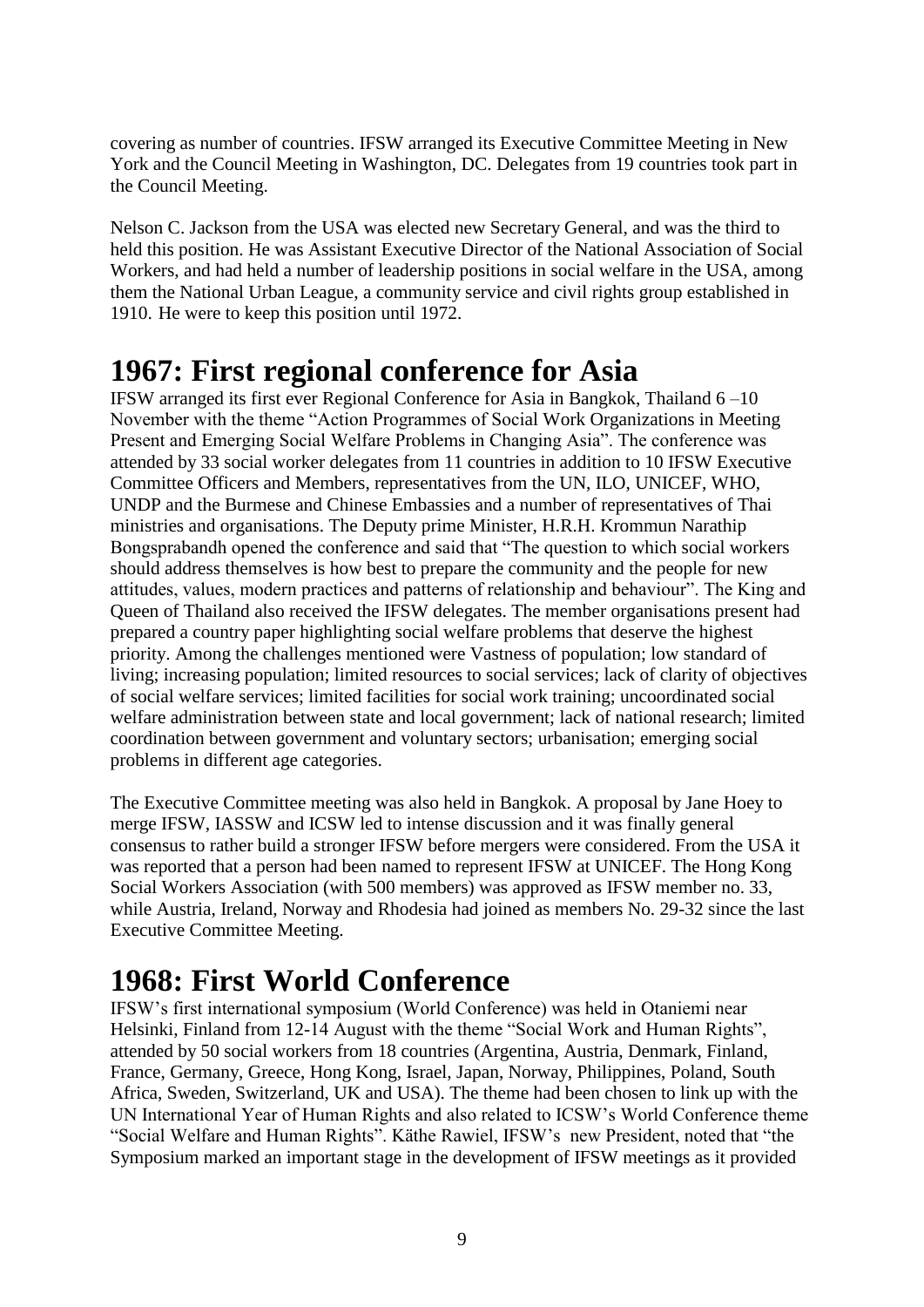an international forum for the discussion of basic questions deeply related to the practice of social work. Social workers who are confronted with a great variety of problems concerning the individual, the family, the community and the nation must focus attention on opportunities of greater professional interaction, as well as they must try to achieve greater professional solidarity through discussions in which they exchange ideas and experiences on mutual problems".

The closing session at the symposium agreed on a resolution on Human Rights, calling member associations and individual social workers worldwide to oppose all discrimination and denial of human rights based upon political, racial, ethnic, religious or other differences.

The Executive Committee meeting was held in Stockholm, Sweden 7 –8 August and the Permanent Council (General Meeting) in Helsinki 9-11 August. Käthe Rawiel from Germany was elected as IFSW's third President, a post she were to keep until 1972. She worked as Executive Secretary at the Council of Social Agencies in Berlin.

In terms of membership, IFSW expanded to 38 member organisations with Argentina, Bermuda, Ecuador, Kenya, Mexico, and Spain joining as members No. 34-39. (Pakistan had been suspended in 1964, which explains the discrepancy in the figures).

## **1969: Student revolt coming to social work**

The Executive Committee Meeting was held in Bern, Switzerland 29-31 July, very close to what in 1999 became the IFSW Secretariat's new permanent site. The meeting opened by noting IFSW officials who had passed away since the last meeting, among them Jane Hoey from USA, who left US\$ 25,000.00 to IFSW which became the basis of the Jane Hoey Development Fund, which is still in operation. Jane Hoey's family contested her will for a while, and IFSW was prepared to go to court to defend the heritage, but at the end the donation was approved by the family.

In 1969, a system of annual reporting from member organisations was introduced, with organisations asked to report not only to IFSW but also to send copies to all the other members. A too ambitious project to collect social work terminology and present it in different languages was put on ice. The Executive Committee asked the Secretary General to work on drafting By-Laws for the Federation, as such did not exist and the present Constitution was a mixture of both. Sweden was asked to work with the other Scandinavian countries to present a plan for social work involvement in Biafra, a part of Nigeria where a separatist civil war was fought at the time with many casualties. There were reports of interest in membership from Algeria, Czechoslovakia, Morocco and New Guinea.

The late 1960's student revolt also set its marks on IFSW. The President reported that she had been asked by social work students and young social workers what IFSW was doing to change a sick society, but also if they would be permitted to attend IFSW meetings. Both the American and German member organisations reported that students threatened to take over their national meetings. In the USA, a group of students took the podium at the opening of the National Assembly and would not let the leadership open the meeting. NASW had called in police to provide security. The students described the Association as "marshmallows". The German association was also threatened by disruption of their meeting, but representatives sat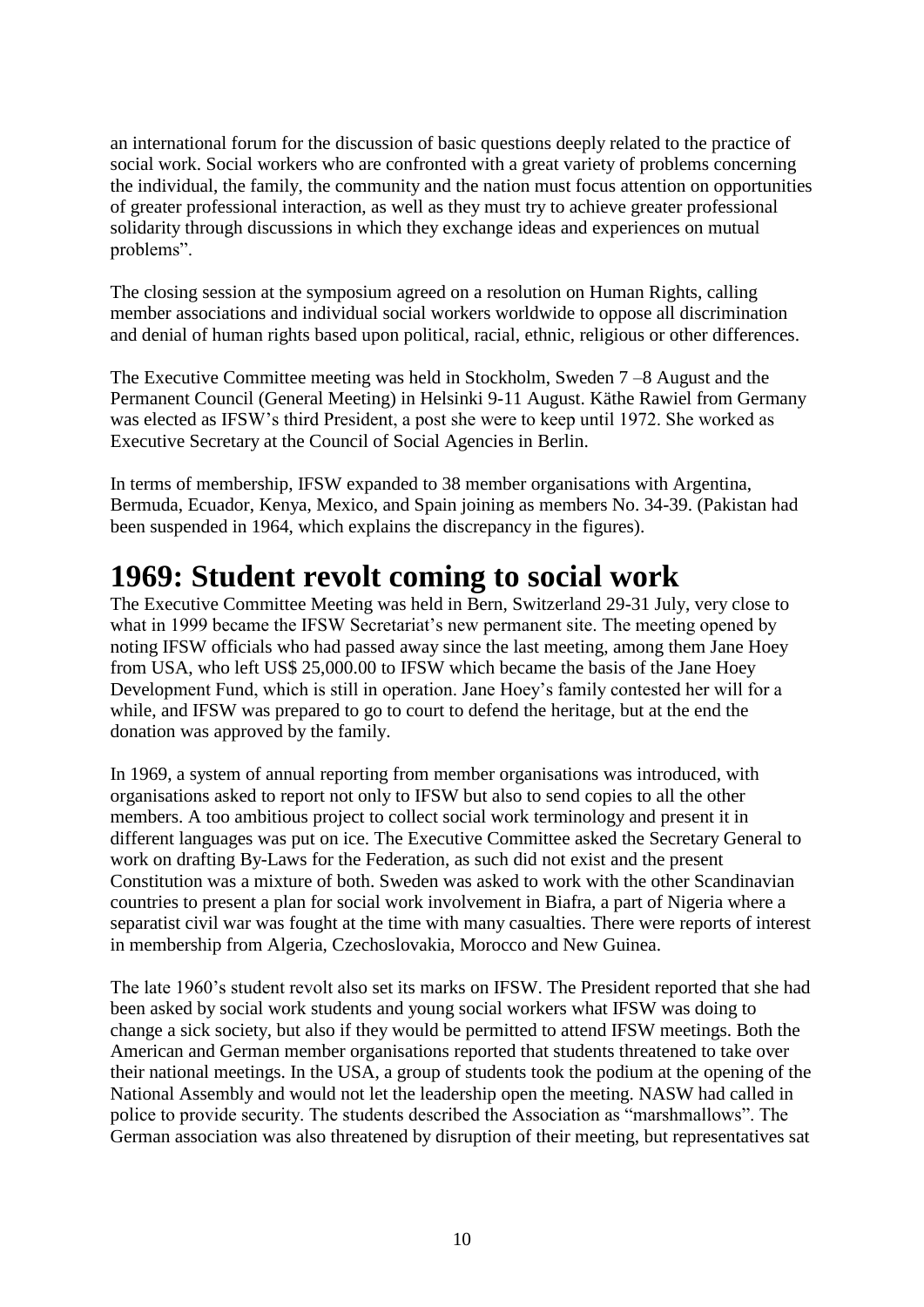down together with the students ahead of the meeting and formulated a common resolution to the government about the students' concerns on changes in social work education.

#### **1970: South Africa suspended from membership**

The Second World Conference of IFSW was held in Manila, the Philippines 24 –29 August, titled "Social Work Strategies and the Professional Associations in the '70s". 344 participants were registered, among them 71 from abroad. Member organisations had been asked to prepare country papers in advance describing their national social and economic situation, the goals of the social work profession and strategies relevant to national needs. The reports provide a fascinating outlook on the perspectives for social work at the time.

Among the speakers were Whitney M. Young, President of NASW, USA and a prominent leader of the civil rights movement in the USA in the early 1960's. He talked in his speech about the world being in turmoil, and how social workers often had been "part and parcel of the apparatus used to insure domination over peoples our societies have labelled inferior. In situations crying for skilled surgery, we have too often been nurses wielding band aids and dispensing cough syrup; soothing, not healing, the wounds delivered by callous and repressive societies; and seeming in too many instances to accept as our role that of lessening the sufferings of the poor and despised, without materially altering their condition."

In her report to the Permanent Council, the President Käthe Rawiel reflected social work becoming more political and wrote: That leads us again to the question, what is professional social work? The goals of social work? What are they? How are they determined? Some of our young colleagues are very impatient in finding an answer to that question, they are searching for it in the political field while they blame the "Establishment" for misusing social work for paternalistic and imperialistic goals. The trend to overemphasize the political content of social work seems to me not only dangerous but it seems to me also another urgent implication for the need of a new definition".

In another part of her report she strongly recommended member organisations to form committees on international relations, and that regional conferences both in Asia and Europe had not materialized due to insufficient communication and finances.

The International Association of Schools of Social Work held their 15<sup>th</sup> International Congress in Manila immediately following IFSW's conference.

At the meeting of the Permanent Council (General Meeting), 32 representatives from 18 countries participated. Following a comprehensive report from the President, who had visited the country, the meeting decided to suspend the South African member organisation from membership for a two year period and send a letter to the South African government and the member association indicating that it is expected that a liaison committee for IFSW membership is established to represent South African social workers and that the committee should be composed of all racial groups. It had been noted in the President's report that while the leaders of the member association in South Africa did not object to forming a multiracial liaison committee; this could not be done without the permission of the government. If the requested changes should not occur for the Permanent Council meeting in 1972, the South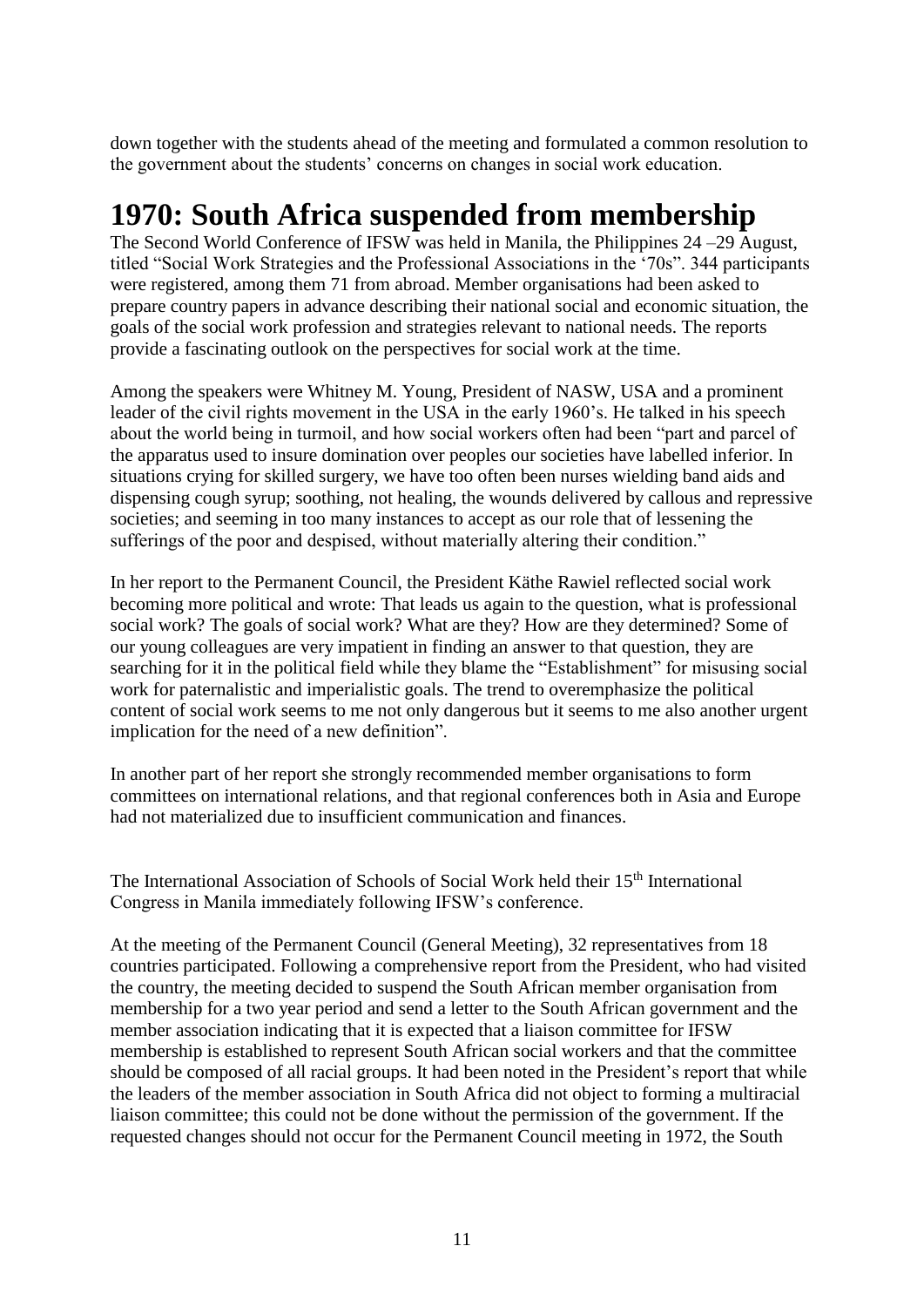African member organisation will be expelled. Similar questions were raised on Rhodesia's membership, but no action was taken due to lack of reporting from the country.

Vietnam and Jamaica joined IFSW membership, which thereby increased to 40 countries. It was reported that there had been organisational changes in the Netherlands, where one national association had been formed, and that the United Kingdom had united 8 national associations into the British Association of Social Workers. Also Argentina had formed a national Federation, which took over IFSW membership from the former member representing only Buenos Aires.

Work was in progress to ensure that the bequest of 25,000.00 US\$ from Jane Hoey could be received. It had been stated in her bequest that \$25,000 shall be given to the following corporations…, and the amount for IFSW was withheld from the lawyer since IFSW at present was not formally a corporation.

# **1971: Preparing a Permanent Secretariat**

The Executive Committee met in Edinburgh, Scotland July 20-21. The only non-European member present was the Secretary General from the USA. The bequest from Jane Hoey had still not been received, and it was decided to bring the case to court if necessary. One of the main topics at the Executive Committee meeting was a report on establishing a Permanent IFSW Secretariat. The USA and Switzerland were the two most relevant alternatives, and both were seen to have advantages. The Committee decided to go for a Permanent Secretariat as soon as possible after the General Meeting in 1972, pointing at Switzerland as the most viable alternative. USA supported this, and noted that after having been the site of the Secretariat, though never seen as permanent, for 10 years, it could be time to move to another country. It was mentioned that it is hard to keep an idea of domination of the USA from the activities of IFSW, even if the operations had been independent.

South Africa had written a letter to all IFSW member organisations protesting its suspension in 1970. The President was asked to write to South Africa again and recommend that a multiracial liaison committee be established.

The Second European Regional Seminar was hosted by the British Association of Social Workers and held in Edinburgh July 21 and 22, with the theme "Social Policy: Its Formulation and Practical Application by Professional Social Workers". Among the main presenters were Megan Browne, Senior Lecturer in the Department of Social Administration at the University of Edinburgh and Morag Faulds, Director of Social Work in the Inverness County Council. At least 56 participants from 13 countries took part. It is interesting to note that the Regional Conferences at the time were seen as preparatory for the World Conferences, as pointed out by the IFSW President Käthe Rawiel in her inaugural address.

# **1972: First Non-European President**

The General Meeting was held in Noordwijkerhout, The Netherlands August 6-8. 24 national organisations were present with 68 representatives. The Latin American region was expanded to also include the Caribbean after Jamaica raised the question of where thy fitted in the regional set-up. Uganda and Korea (South) were accepted as members no. 42 and 43, while Pakistan was reinstated in membership again after having been suspended in 1964 due to lack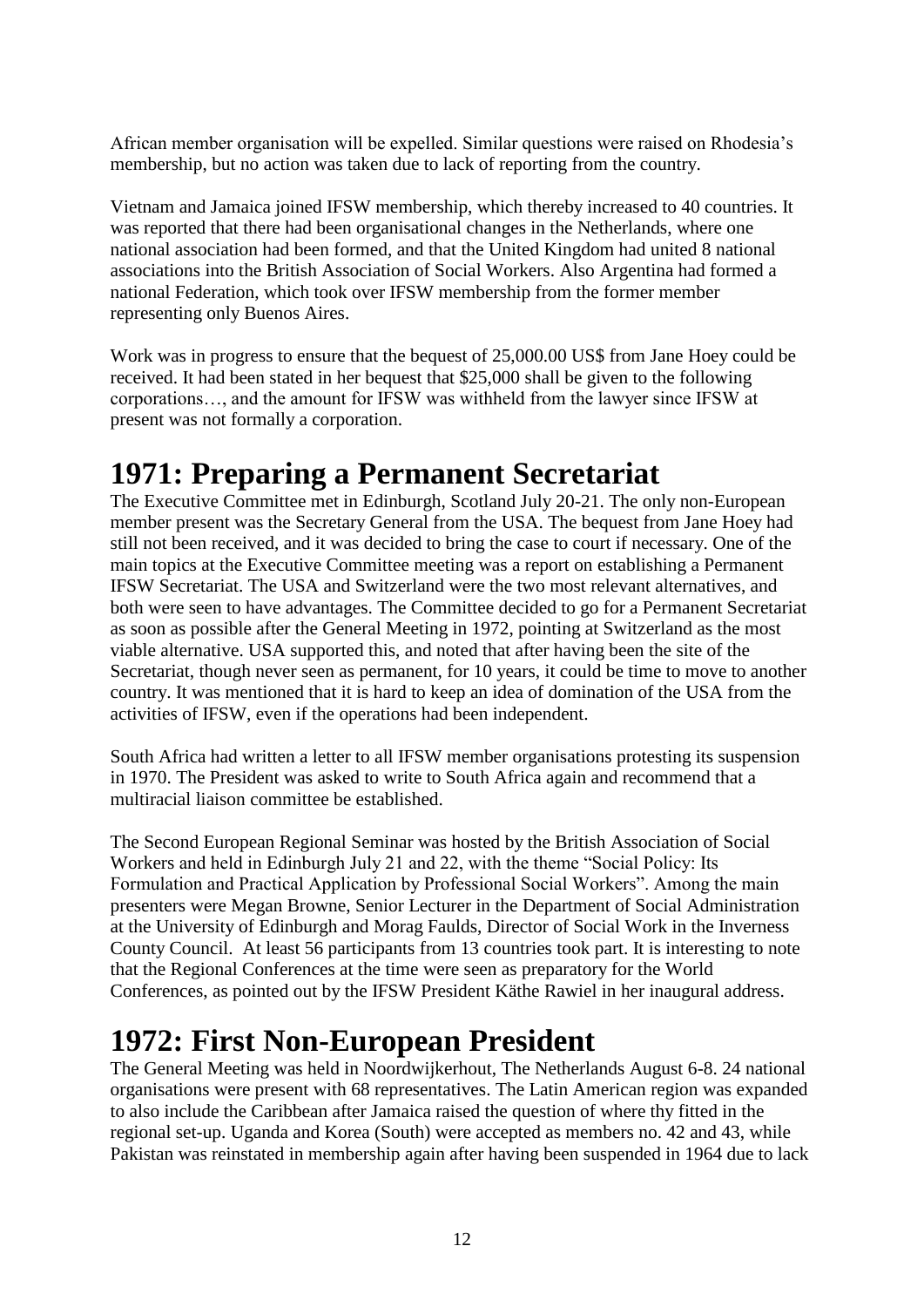of communication. Uganda's membership was a result of a seven-week trip taken by the Secretary General Nelson Jackson in April and May 1972 to seek to activate African social work links to IFSW. He visited Liberia, Ghana, Nigeria, Uganda, Kenya, Ethiopia and Egypt and wrote a comprehensive report.

Much of the time at the General Meeting was used to discuss the membership situation for South Africa. The General meeting in 1970 had indicated that South Africa would be expelled if there was not established a liaison committee that represented both black, coloured and white social workers. A letter had been received in June 1972 with an application for changed South African membership in IFSW with an organisation called the Coordinating Agency for the Professional Associations of Social Workers in South Africa. The new agency had sent six representatives to the Netherlands, three from the white associations, two from the black (Bantu) and one from the coloured. All the South African associations present strongly recommended that the new agency was accepted. Sweden was worried about the fact that UNESCO had suspended IFSW as an NGO affiliate due to the links with South Africa. Norway together with one delegate from the United Kingdom and one delegate from Ireland voted in favour of excluding South Africa due to apartheid. At the end, it was accepted with 18 to 1 vote that the Coordinating Agency for the Professional Associations of Social Workers in South Africa be accepted provisionally. A detailed set of regulations on how the agency should function in order to fulfill a multiracial approach was set up.

Another main theme at the General Meeting was the establishment of a Permanent Secretariat. It was approved to set up a secretariat with paid staff as soon as possible, and a budget of 85,000.00 Swiss francs was adopted.

Teresita Silva from the Philippines was elected as new President, a post she were to keep until 1976. For the first time, IFSW had a non-European President. As new Secretary General was elected Catherine Chuard from Switzerland, the fourth to keep this position. She was at the Executive Committee meeting in the Hague the day following the General Meeting appointed as Executive Secretary as well and became as such the first paid staff person in the Federation. The new Permanent Secretariat were to be established in Basel, Switzerland and thereby moved from New York where it had been located since 1956 on a temporary basis.

IFSW's second Asia and Pacific Regional Seminar was held in Hong Kong July 31 – August 3 with 124 participants from 7 countries, the majority from the host country. Four plenary session were presented: "The Asian Concept of Social Work, Values and Philosophy", " Social Work in Asian Cities: Needs and Priorities, Methods and Practice", "Problems of National Associations in Achieving Recognition and Status", and "Potential and Actual Regional Co-operation in Social Work". The speaker on the Asian Concept of Social Work, Thomas C. Y. Lee, Deputy Director of Social Welfare, Hong Kong noted that 4 categories of values of importance to social work were 1) Belief in personal worth, 2) Belief in selfdetermination, 3) Belief in personality development, and 4) Belief in social responsibility. He went on to discuss how these four values applied to an Asian context, and noted in his conclusion that while these values are shared and cherished by social workers in the East, their applications may vary from culture to culture and that there was a need for more crosscultural studies to give social workers more definitive knowledge in this particular field.

#### **1973: Regional IFSW Offices in Focus**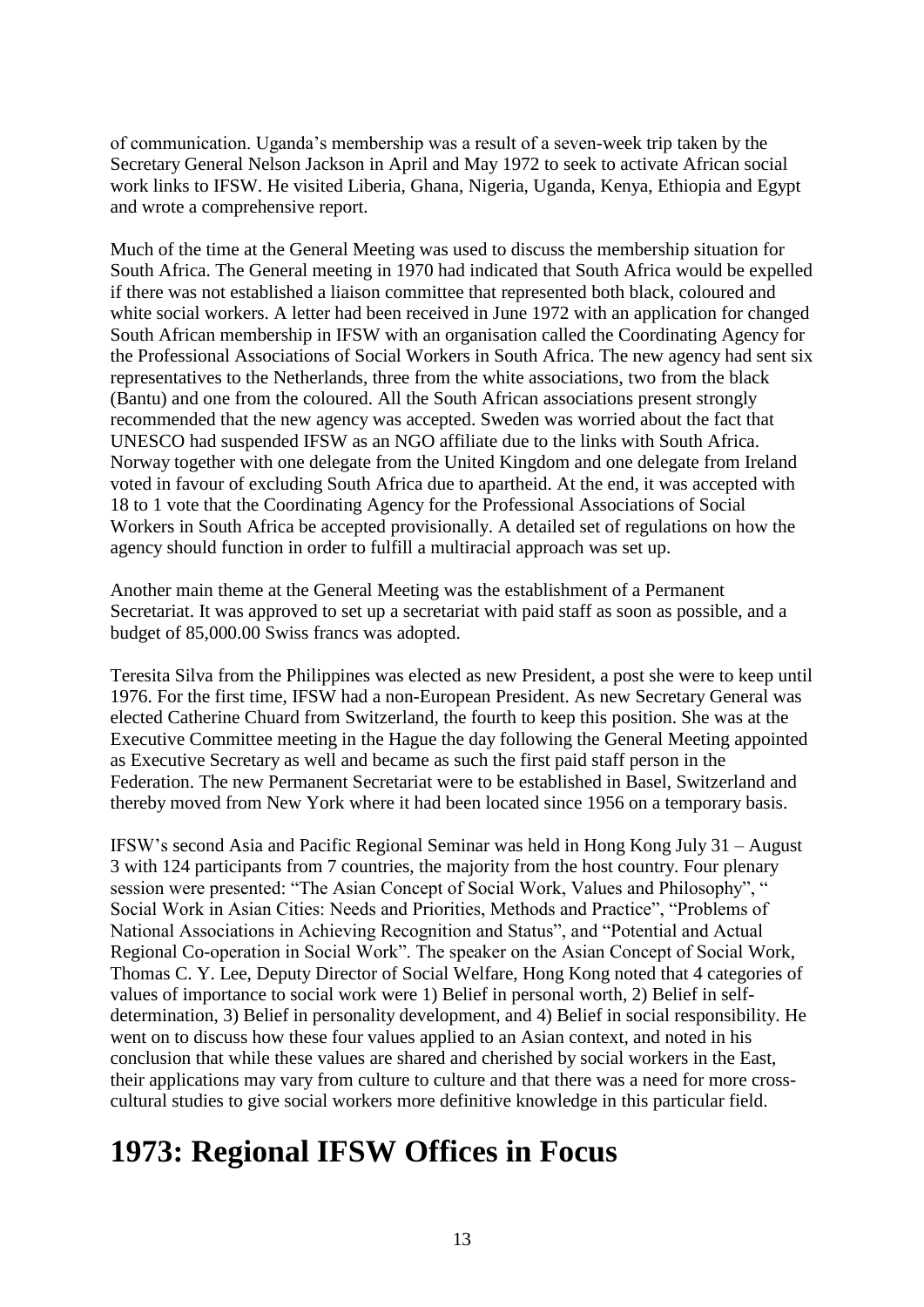The Executive Committee Meeting was arranged in Granada, Spain July 1-3. The new Secretary General Catherine Chuard reported about the establishment of the new Permanent Secretariat in Basel, Switzerland and the work that she and her Secretary, Mrs. Bieri, had taken on. She focused on the difficulties faced due to very limited financial resources and the increasing number of requests coming in. Catherine Chuard considered the work IFSW was confronted with as a three phase operation: 1) To establish a solid, well working secretariat, 2) To develop contacts with other organisations and provide a certain number of concrete services to membership and 3) To design concrete projects with appropriate funding, to make social work much better known in the public opinion and to have more influence in social work training and research.

The new President, Teresita Silva, expressed strong support for aiming at setting up regional IFSW offices of a very simple nature with a secretary-typist assisting the regional Vice President. Africa had succeeded in doing this in Kenya with funding from the German Friedrich Ebert Stiftung. The same foundation also provided support towards the World Conference scheduled for Nairobi in 1974.

The legacy from Jane Hoey was finally received in 1973 with the amount of 24,630.60 US Dollars, and at the end of the year it stood at 66,045.40 Swiss Francs. The exchange rate of the US Dollar was at an historical low in 1973, and the delay in transferring the amount had led to a considerable loss.

## **1974: Major Progress in Africa**

The Third World Conference of IFSW was held in Nairobi, Kenya 8 -13 July with nearly 600 participants including representatives of 19 African countries and the theme "The Changing Role of Social Workers in a Changing Society". The sub-themes were 'The Philosophical Concepts of Social Workers", "The Goals, Objectives and Function of Social Work', and "The Means to Achieve the Goals". A number of case studies had been collected and an advanced model of working groups and open groups set up to facilitate the discussions. This included a division between 'old' and 'new' countries, with the established, industrialized countries categorized as old and the developing countries as new. This had the rather strange consequence that Egypt was considered a "new" country, while it is known throughout the world as 'the Cradle of Civilization".

The General Meeting was also held in Nairobi and gathered delegates from 20 member organizations. The Vice President for Africa, Martha Menya, reported that a first IFSW Pan-African Social Work Conference had been arranged in Nairobi between 25 February and 2 March, 1974 with more than 400 participants from Kenya and 30 from other African countries. She expected increased African interest in IFSW membership as a consequence of this event.

A record number of 13 new national organizations were approved for membership: Barbados, Dominica, Egypt, Ethiopia, Ghana, Madagascar, Malaysia, Mauritius, Senegal, Sierra Leone, Sudan, Surinam, and Venezuela. With these additions, IFSW had member organizations in 56 countries.

South Africa continued to be of concern, but it was decided to upheld the provisional membership and review it annually. Especially the British association of Social Workers